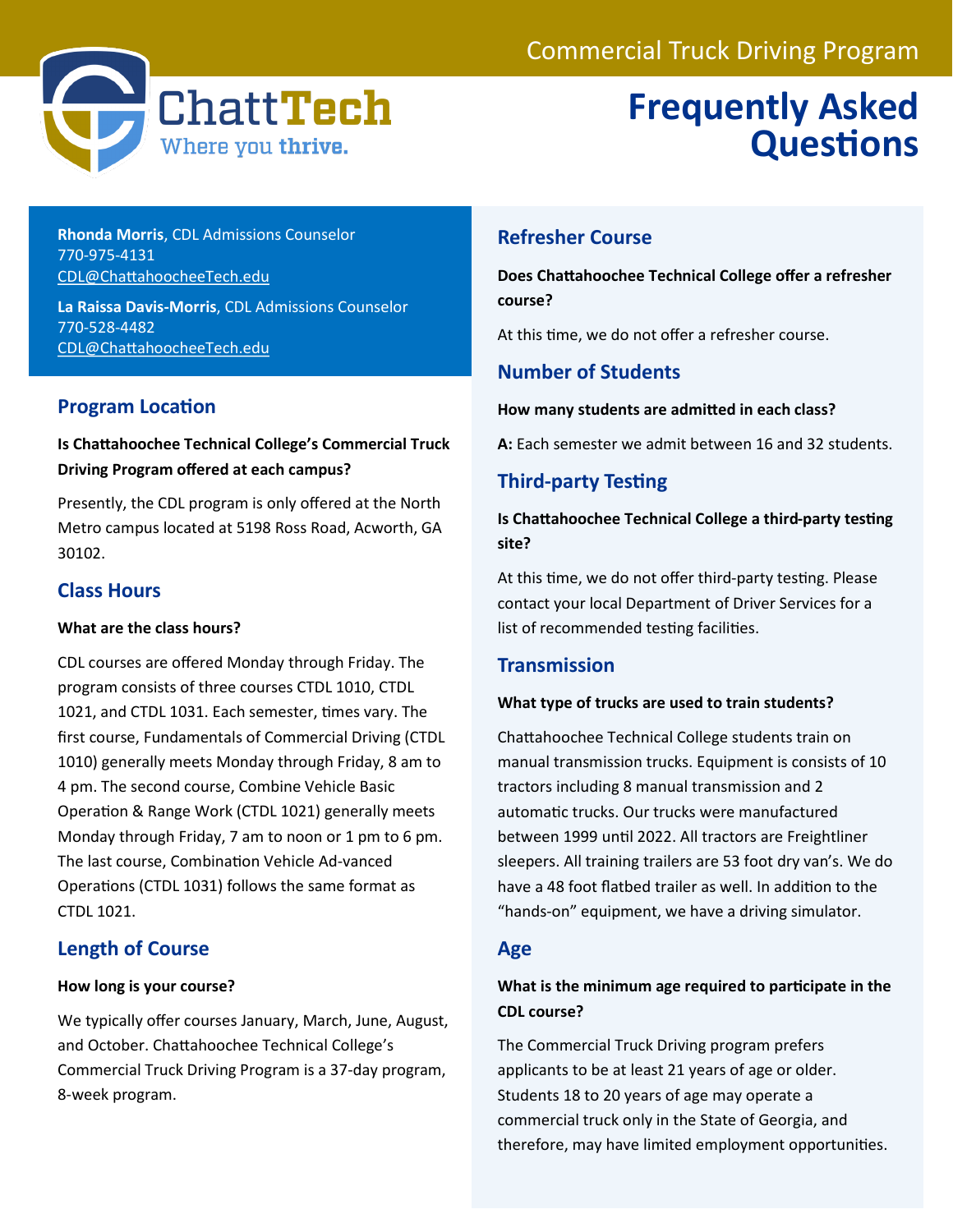## Commercial Truck Driving Program



## **Frequently Asked Questions**

## **Job Placement**

**Does Chattahoochee Technical College provide job placement?** 

Although we do not offer job placement, recruiters frequently reach out in search of program graduates.

## **International Students**

## **Are international students permitted to complete the CDL program?**

International students who hold a current, unrestricted Georgia Driver's License are eligible to apply for admission.

## **Experience**

**I don't know how to drive a manual truck or vehicle; can I still participate in the program?** 

Absolutely! Prior experience is not a prerequisite for admission.

## **Program Cost**

## **What is the cost the Commercial Truck Driving Program?**

| In-state tuition and fee rate      | \$1804.00*  |
|------------------------------------|-------------|
| Out-of-state tuition and fee rate  | \$2,992.00* |
| International tuition and fee rate | \$5,368.00* |

#### **Additional Fees**

| <b>Commercial Learner's Permit</b>  | $$10.00*$  |
|-------------------------------------|------------|
| <b>CDL Application Fee</b>          | \$35.00*   |
| <b>CDL Official Class A License</b> | \$32.00*   |
| <b>CDL Road Skills Test</b>         | $$100.00*$ |
| <b>CDL Endorsements</b>             | $$5.00*$   |
| <b>Required Textbooks</b>           | $$50.00*$  |

| Department of Transportation<br><b>Physical Examination</b>                     | \$80.00* |
|---------------------------------------------------------------------------------|----------|
| Lake City Chiropractic is the only<br>facility that can complete your physical. |          |
| <b>DOT Drug Test</b>                                                            | \$38.00* |
| Certified 7-year Motor Vehicle<br>Report (MVR)                                  | $$8.00*$ |

The cost will vary depending upon the facility. Students are responsible for all costs associated with obtaining a 7- year motor vehicle report.

*\*Tuition and Fees are subject to change.* 

## **Admission Requirements**

#### **Application**

#### **Can I apply for admission online?**

At this time, the online application is not available for applicants interested in the Commercial Truck Driving program. CDL Admissions Counselors post the application process, application for admissions, deadlines, and prices on the [CTDL program page.](https://www.chattahoocheetech.edu/commercial-truck-driving/)  Prospective applicants can request information by completing an [Information Request Form.](https://www.chattahoocheetech.edu/commercial-truck-driving/)

#### **I applied during a previous semester, can I use the same admissions documents?**

Unfortunately, no. Documents are date sensitive, and applicants must acquire new documents each application period.

#### **Education**

**Is a high school diploma, high school equivalency, or completion of a GED required to participate in the CDL program at Chattahoochee Technical College?** 

No, proof of graduation from high school, HSE, or a GED is not required for admission into Chatt Tech's Commercial Truck Driving Program.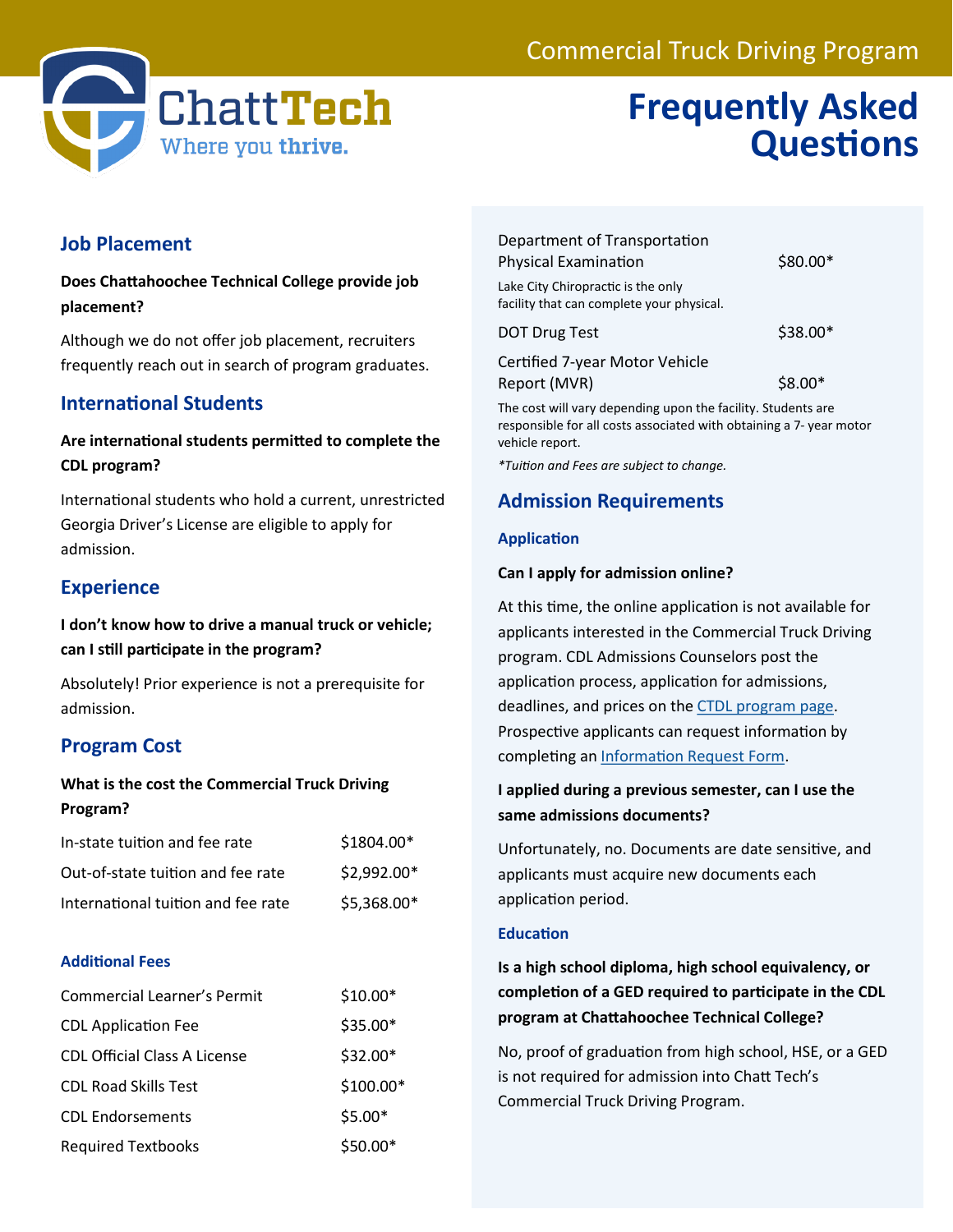

## **Frequently Asked Questions**

## **Prior College Coursework**

## **Am I required to submit official college or university transcripts?**

Verification of high school graduation or attainment of a GED or HSE diploma is not required for admission into the CDL program. Applicants should submit a [College](https://www.chattahoocheetech.edu/college-transcript-waiver-form/)  [Transcript Waiver form](https://www.chattahoocheetech.edu/college-transcript-waiver-form/) to waive the submission of all post-secondary transcripts.

## **Wait List**

## **I was not admitted in the program, do you waitlist applicants?**

Admission is on a first-come, first-serve basis. At this time, we do not place applicants on a waitlist if they are not admitted.

## **What is the current processing time for applications and admissions documents?**

Please allow a minimum of three to five business days to process documents. Applicants can use our online [application status check tool](https://www.chattahoocheetech.edu/check-your-admissions-status/) to track their application status.

## **DOT Physical**

## **I have an existing DOT card; can I submit it as part of my application packet?**

Unfortunately, no. Chattahoochee Technical College has contracted Lake City Chiropractic, located in Acworth, GA, to perform DOT Physicals and FMSCA Drug Tests.

## **Drug Testing**

## **Will I be required to complete a pre-employment drug test?**

Yes, pre-employment drug testing is performed at the expense of students after CTDL 1010. Random testing is also performed, without individualized suspicion of a

violation of the school's substance abuse policy, throughout the program. A refusal is considered a positive result.

## **Motor Vehicle Report**

## **I have prior moving violations; will this affect my admission?**

Possibly. All Certified Motor Vehicle Reports are reviewed and subject to approval by the Associate Dean. Certified Motor Vehicle Reports for points are analyzed for type and the number of moving violations and timeframe of violations.

## **What types of moving violations will prevent admission into the CTDL program at Chattahoochee Technical College?**

DUI, Reckless Driving, drug-related violations, or other serious violations (i.e.; repetitive offenses, multiple speeding tickets, super speeder tickets, open container violations, hit and run, driving without insurance/ license, texting and/or failure to control devices) will prohibit admission.

## **Georgia Driver's License**

**Is a Class C Georgia Driver's License required to apply for admission into the CDL program at Chattahoochee Technical College?** 

A Class C non-commercial driver's license is required; temporary licenses will not be accepted.

## **Is a Class A Learner's Permit required for admission into the CDL program?**

Yes, applicants must submit a copy of their Class A Learner's Permit.